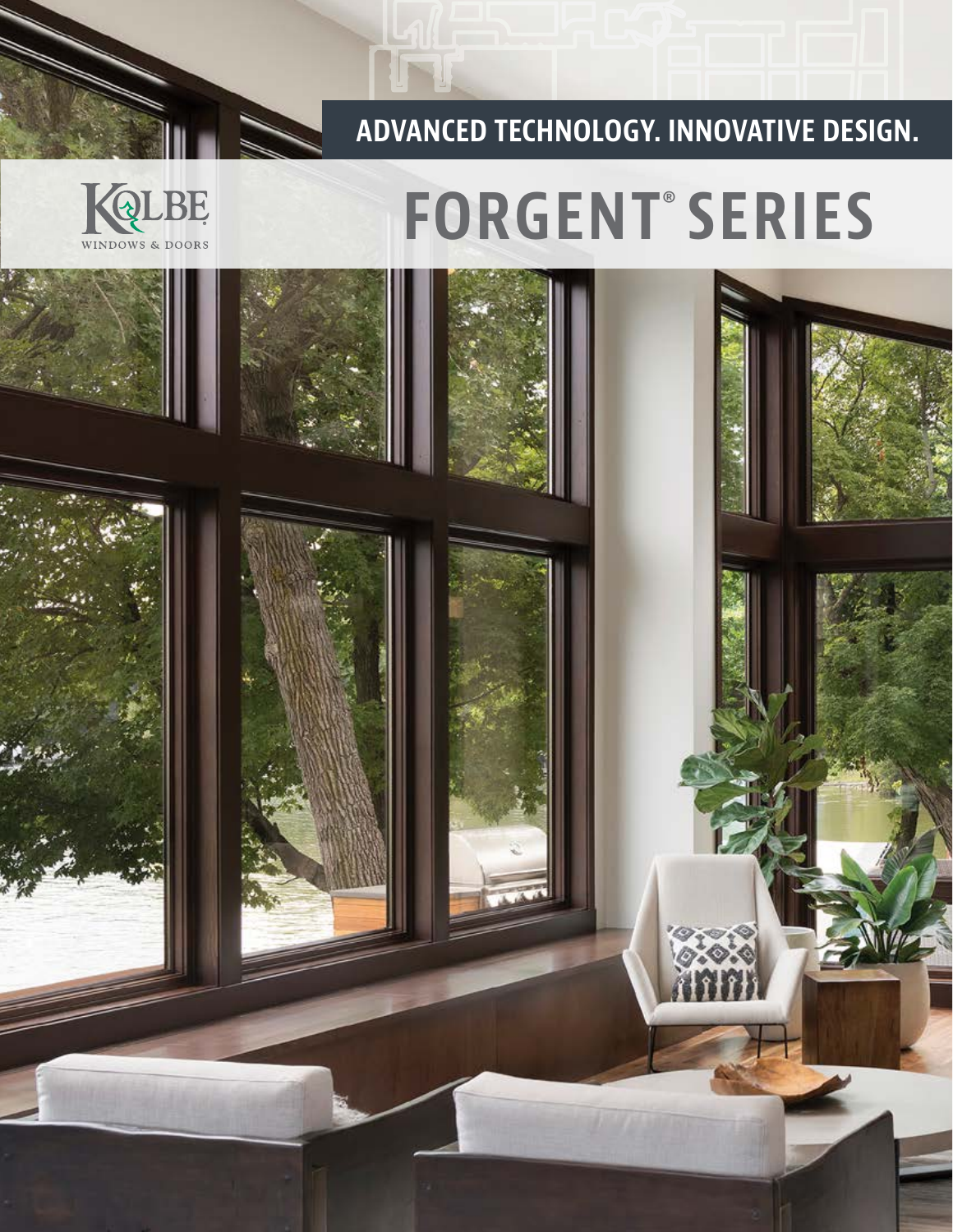

# **THE FORGENT ® SERIES**

Forgent Series windows and doors incorporate innovative design and state-of-the-art technology with a proprietary Glastra® material. Engineered for strength, resilience, and ease-of-installation, this high-performance product line is a perfect choice for new construction or replacement projects.

#### **MATERIAL**

Forgent Series products are comprised of Glastra, a proprietary hybrid of fiberglass and UV stable polymer. To better match décor and performance requirements, a Glastra exterior with a choice of Glastra or Wood interior is available in select colors and finishes.



**GLASTRA EXTERIOR WITH GLASTRA INTERIOR**







### **SUSTAINABLE TO THE CORE**

The innovative recyclable Glastra material from which Forgent Series products are made promotes sustainability in today's environmentally responsible building projects. Manufacturing byproducts are repurposed for use in other industries, such as underground industrial piping.

### **CONSTRUCTION**

Forgent Series windows are constructed of multichambered Glastra extrusions in an advanced ladder design for numerous benefits - the chambers add strength and promote energy efficiency. The same structural framework is used for All Glastra and Glastra/Wood products, for consistent performance.



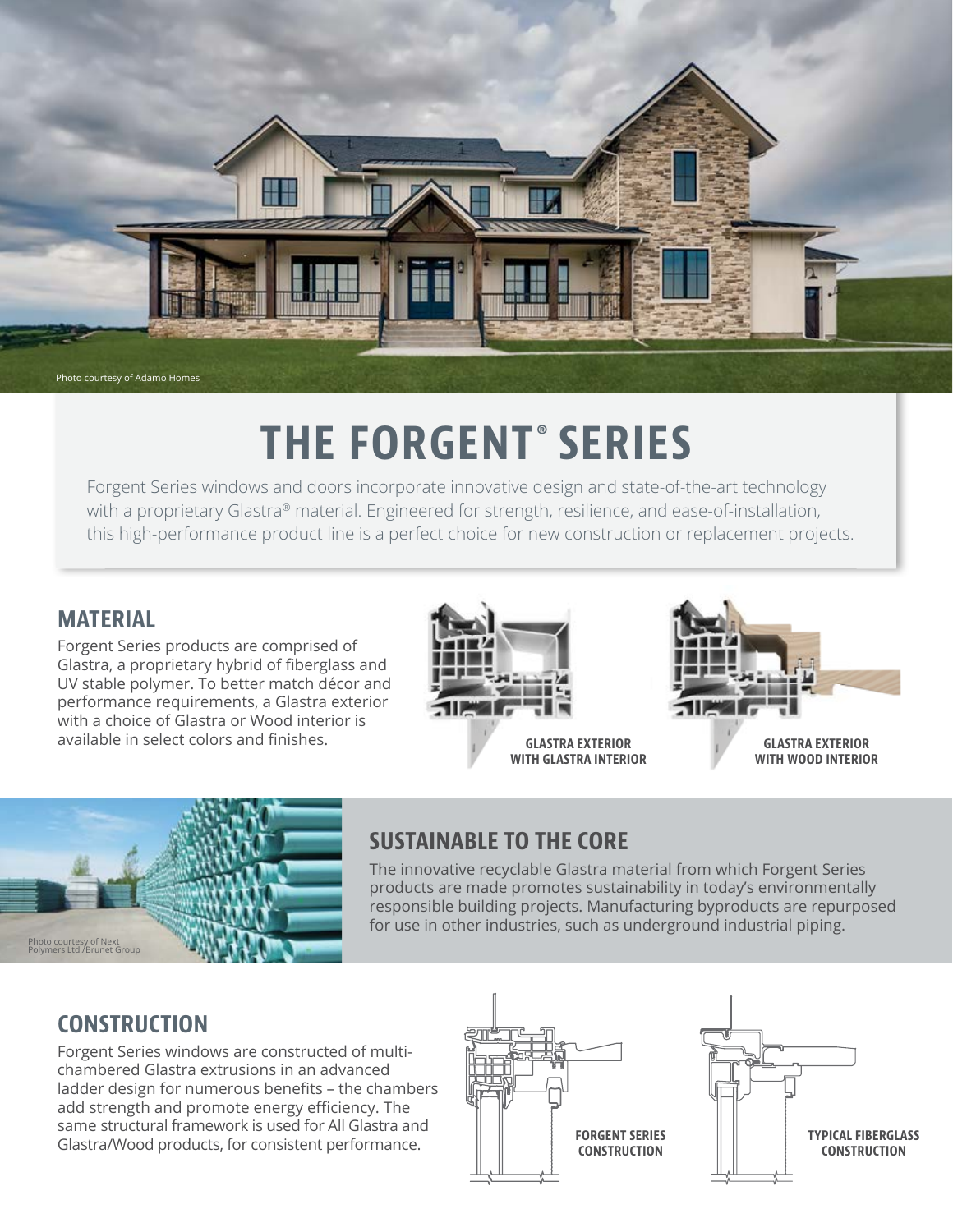

#### **STRENGTH & PERFORMANCE EASE OF INSTALLATION**

- Strong and resilient Glastra exterior with Glastra or Wood interior
- Advanced ladder design with multiple chambers for strength and energy efficiency
- Welded sash and frame with AccuForge™ technology for a smooth, air and watertight seam
- Integral nailing fin has fewer sealing points, for rigidity and a watertight installation
- Impact performance capabilities to meet the demands of coastal hurricane zones

- Three convenient installation methods: integral nailing fin, installation clips, and screw through frame
- Glazing bead receptor helps create a clean break-point during painting and staining
- Accessory groove allows for quick installation of exterior accessories without additional clips
- Dry glazed sash allows for serviceable sash and components

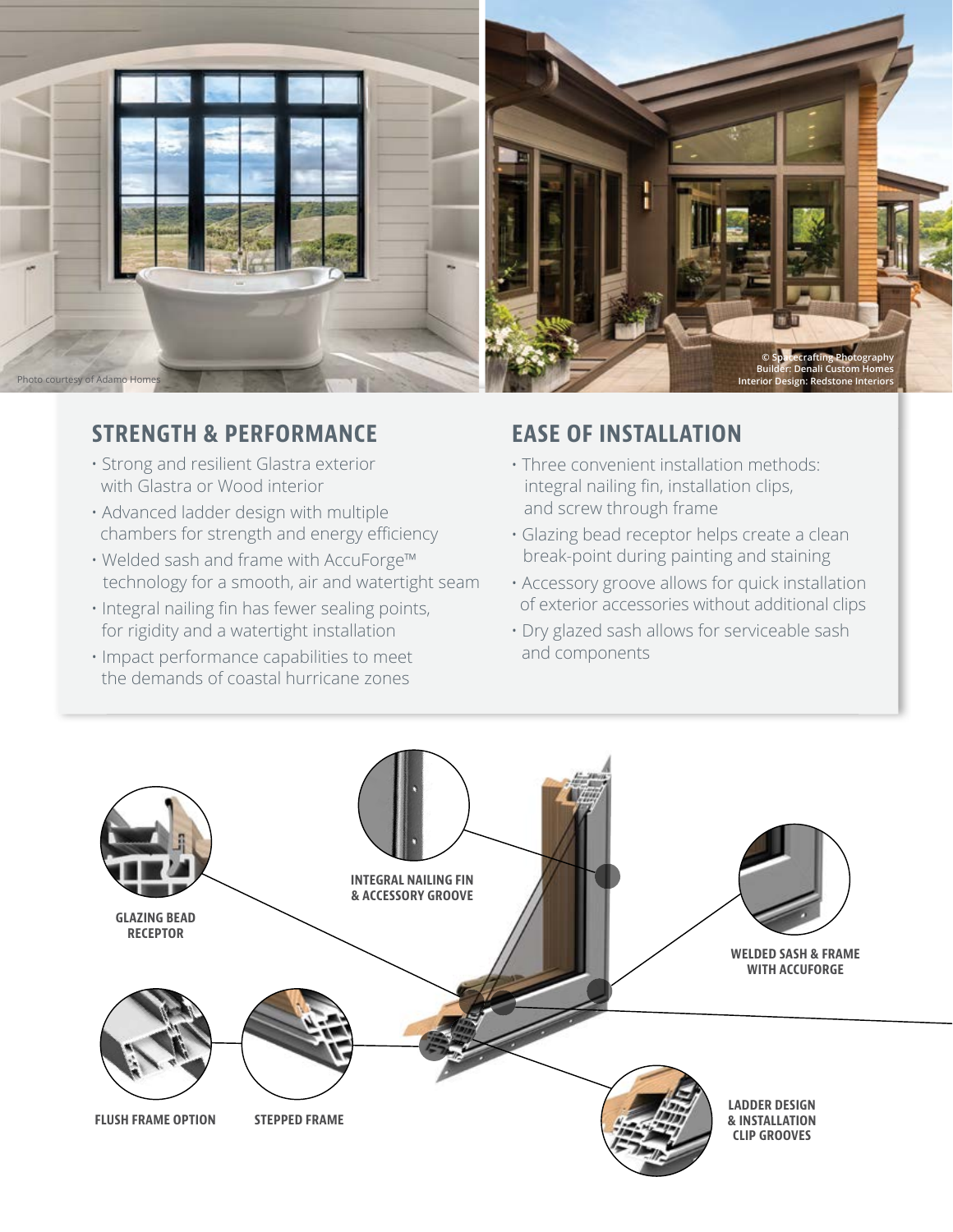# **EXPLORE THE TECHNOLOGY**



#### **ACCUFORGE™**

Forgent Series window frames\* and sash feature AccuForge™, an innovative miter joint technology. This state-of-the-art nip welding process creates a stronger air and watertight seam with a smooth, high-end finish.

 **TRANSPARENT PVDF (Fade Resistant)**

 **TRANSPARENT ACRYLIC**

**PRINTING INK**



**Watch the video to see this innovative corner seam technology**

**PRIMER**

**PIGMENTED**

#### **ACRYLIC FILM**

**ACRYLIC BASE WITH SOLAR SHIELD TECHNOLOGY**  A Midnight or Bronze film can be applied to Forgent Series products with a Glastra exterior and interior. This film utilizes a pigmented acrylic base technology that reduces heat absorption and resists fading. A profile lamination process permanently bonds the film to the Glastra material, enabling it to withstand the harshest of conditions – from extreme heat to extreme cold. And because the film has a very low surface tension, typical dirt, debris – even paint – can be removed from the surface with mild soap and water.

#### **THERMAL EXPANSION**

All materials are subject to some level of expansion as temperatures fluctuate. Forgent Series Glastra material is less affected by these changes, with a lower expansion rate than many composite products, and less than half the rate of vinyl products.

| <b>Thermal Expansion</b> ( $\ln/\ln F$ ° x 10 <sup>-6</sup> ) |   |  |                 |    |    |        |    |    |    |  |
|---------------------------------------------------------------|---|--|-----------------|----|----|--------|----|----|----|--|
| Vinyl                                                         |   |  |                 |    |    |        |    |    |    |  |
| Cellular PVC                                                  |   |  |                 |    |    |        |    |    |    |  |
| Glastra                                                       |   |  |                 |    |    |        |    |    |    |  |
| Aluminum                                                      |   |  |                 |    |    |        |    |    |    |  |
| Pine                                                          |   |  |                 |    |    |        |    |    |    |  |
|                                                               | n |  | 10 <sup>°</sup> | 15 | 20 | $-252$ | 30 | 35 | 40 |  |



### **COMPRESSION SEAL**

Forgent Series windows and doors feature EPDM gaskets in the glazing system as well as between the operable sash and frame, to seal the joint and create an air and watertight seal. Similar to those used on commercial windows, cars and airplane doors, they also keep noise out, for a quieter, drier, more comfortable environment.

AccuForge™ is a trademark of Kolbe & Kolbe Millwork Co., Inc.

\*Specialty windows (geometric and radius) and sliding doors are not manufactured with AccuForge technology.

Forgent Series exterior films are compliant with and have achieved 307-16 certification from the American Architectural Manufacturers Association (AAMA). The AAMA 307-16 designation specifically refers to Voluntary Specifications for Laminates Intended for Use on AAMA Certified Profiles.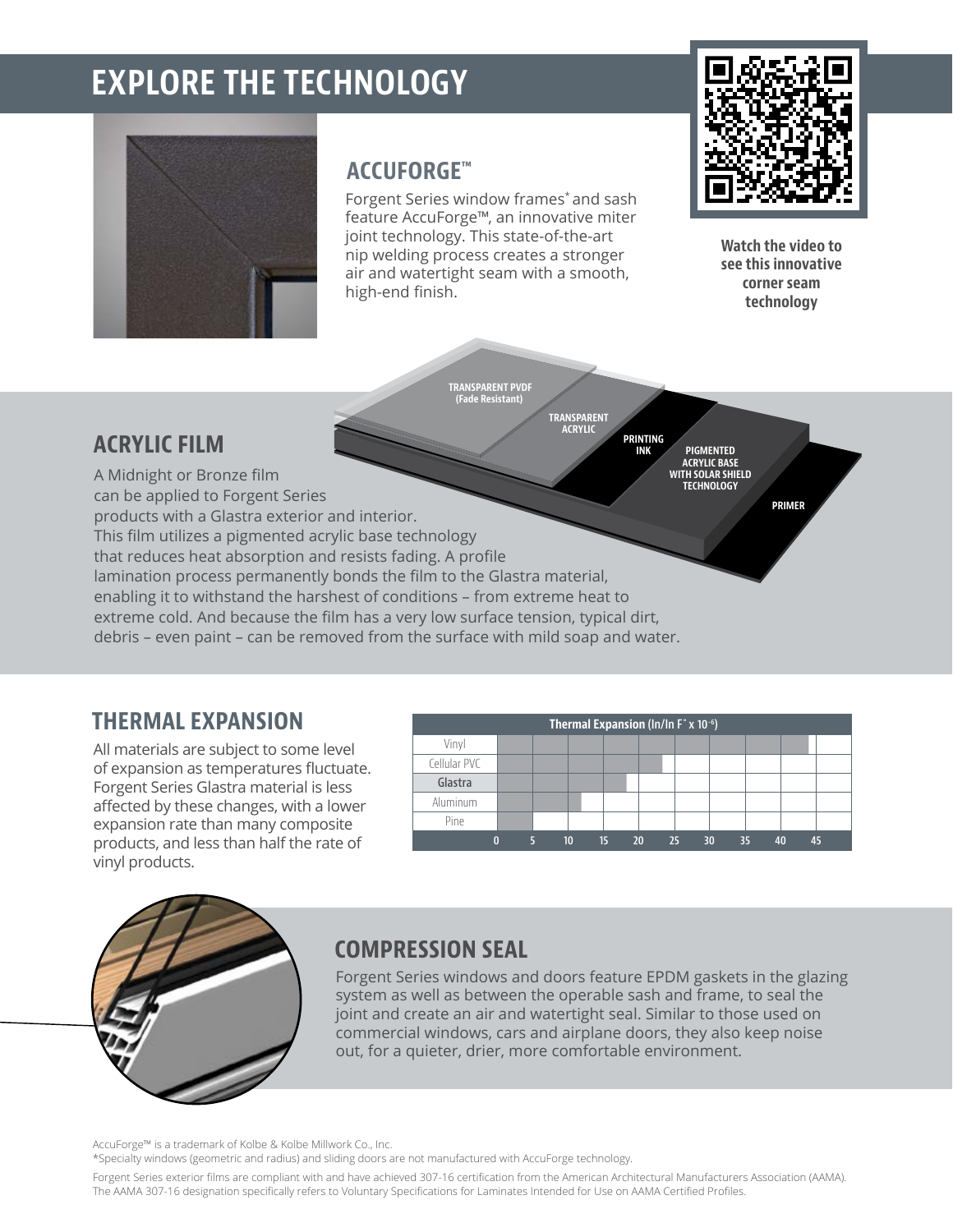# **PRODUCTS FINISHES**

#### **WINDOWS**

*All Glastra or Glastra/Wood*

- Casements
- **Awnings**
- **Double hungs**
- $\triangleright$  Sliding windows
- Direct sets (rectangular, geometric and radius)

#### **COMPLEMENTARY DOORS**

*Select doors designed to complement Forgent Series products*

- **>** Sliding doors
- **I** Inswing doors
- Outswing doors

## **OPTIONS**

#### **GLASS**

- Double pane; Insulated glass
- ` Triple pane; Insulated glass
- **Various Low-E coatings**
- Specialty glass

#### **DIVIDED LITES**

- **Performance divided lites**
- ` Grilles-in-the-airspace

#### **WINDOW HARDWARE FINISHES**

- $\blacktriangleright$  Clav
- **White**
- ` Satin Nickel
- Matte Black
- **Rustic Umber**

#### **EXTERIOR ACCESSORIES**

- $\triangleright$  Casings
- **Brickmoulds**
- ` Frame expanders
- ` J-Channels
- **>** Sill nosings

Forgent Series offers popular exterior and interior finishes to coordinate with hardware selection, trim and décor.

#### **EXTERIOR OPTIONS**



#### **INTERIOR OPTIONS - ALL GLASTRA UNITS**



The Cloud and Sahara colors are integral to the Glastra material. † Only available on products with Midnight exteriors. ††Only available on products with Bronze exteriors. Ask your Kolbe dealer for details.



#### **INTERIOR OPTIONS - GLASTRA/WOOD UNITS**

All units supplied with unfinished pine interiors must be finished in the field.

\*\*Latex primer is not a final finish.

Printed images of wood species and stain options will vary from actual product colors. Selections should be made based on color samples available from your Forgent Series exterior films are compliant with and have achieved 307-16 certification from the American Architectural Manufacturers Association (AAMA). The AAMA 307-16 designation specifically refers to Voluntary Specifications for Laminates Intended for Use on AAMA Certified Profiles.

Kolbe dealer. Stain colors are shown on Pine. Since no two trees are identical, wood can be expected to differ both in color and graining. These factors will influence the stain's final color.

Color-matched interior paint is available through any Sherwin-Williams retail store in the United States and Canada.